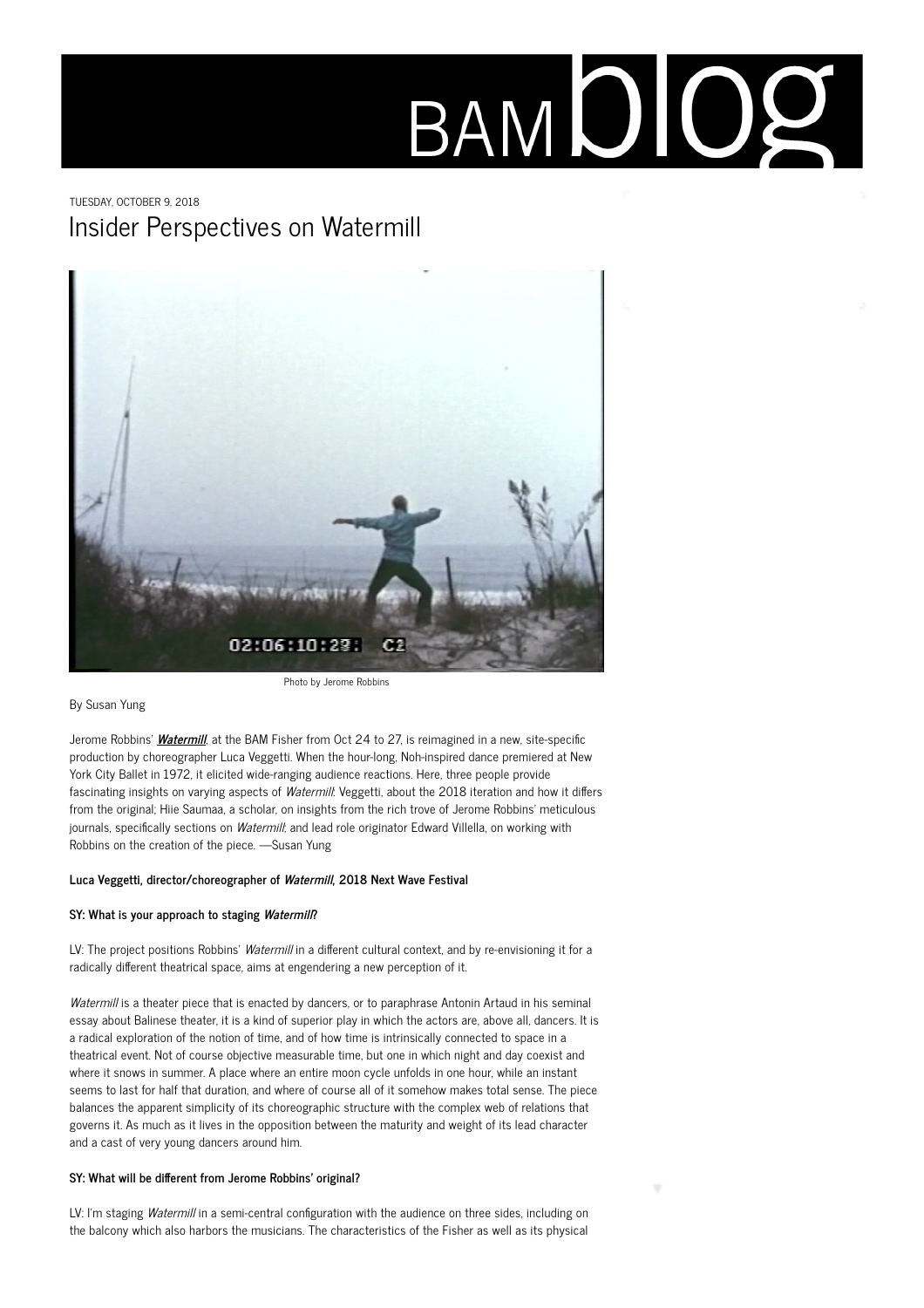properties have in fact determined the shape and form of this new vision, which is also achieved through a new lighting dramaturgy and design. The ritualistic nature of the work is enhanced by the great proximity of the audience surrounding the playing area, by seeing and sensing each other as well as the piece they will be, to some extent, part of it. The entire cast of dancers is present in the space from beginning to end, stepping in and out of a playing area painted on the floor; this might naturally generate a different dramatic tension—or rather a dramatic tension of a different type—compared to the original production which, in its proscenium configuration, was perceived as tableau-like.

# **SY: Will the set be similar?**

LV: The three stacks of vegetation that are the essence of the set designed by Robbins will be there; they determine the lines of force of a space that is otherwise empty.

## **SY: What direction, or advice on approach, will you give the lead dancer?**

LV: The lead dancer has to project an inner world onto a physical reality which in turn determines the space he inhabits. The tension between inner and outer reality, between his explosive compressed energy and the suspended world around him, is in my view at the core of the work. He is asked for extraordinary presence and control as he has to generate an entire theatrical universe. In this sense, not unlike the main actor/dancer in Japanese Noh, the Shite, who determines the pace of the work, and through whom all the musical and choreographic parameters flow. He has to convey the importance of pauses between gestures or movement, or the total absence of any kind of gesture or movement.

#### **Hiie Saumaa, Columbia University scholar on Jerome Robbins journals**

# **SY: Was the period in which he created Watermill marked by any particular emotional or professional context?**

HS: I would highlight three aspects for context. First, in 1966, Robbins received a National Endowment for the Arts grant to build what became known as The American Theatre Lab (ATL). He envisioned ATL as a place for experimentation and innovation across the arts. He wanted to see what would surface if singers, actors, and dancers worked together without time pressures and without the need to come up with a finished product. The work was based mostly on improvisations; for example, they would improvise on scenes from Shakespeare and Japanese tea ceremonials. This curiosity about improvisation and experimentation informed his later work on Watermill.

Second, Robbins had returned to New York City Ballet in 1969, after a 10-year absence. In the 1970s alone he composed 20 ballets, among them The Goldberg Variations (1971), Watermill (1972), The Dybbuk Variations (1974), In G Major (1975), and The Four Seasons (1979). This was an intensely productive time in his professional life.

Third, the early 1970s was a time of deep contemplation and reflection for him. He referred to working on Watermill as a "healing period." He said, "What I was healing from I don't know. It was a re-evaluation. […] I said [to Balanchine] that it's going to be the opposite of the kind of ballets I've been doing so far as the dancing is concerned. It's going to be a search into another place." (Christine Conrad, That Broadway Man. That Ballet Man.) During this time he would spend a lot of time at his oceanfront cottage in Bridgehampton. He would take long walks on the beach, collect shells and stones, observe the colors of the sky and the life of plants. He also started writing his autobiographical notes and spent a lot of time reflecting on his life so far, his family, his upbringing, his early training as a dancer and choreographer. It seemed to be a contemplative, inward-looking, quiet time, a rebirth.

#### **SY: Any notable gleanings from Robbins' journals about Watermill?**

HS: The New York Public Library for the Performing Arts houses a set of diaries that Robbins composed from 1971—84. The first volumes, written right around and during the time when Robbins was working on Watermill, in particular illustrate Robbins' interest in the phenomena I alluded to earlierexperimentation, deep contemplation, and healing qualities of nature.

His fascination with experimentation comes across in how he explored the shape and form of the journals and the space of the page. He used skinny Japanese notebooks that unfold like an accordion and have "no spine." He wrote on both sides of the pages: you go through the first side of the pages, then start journeying back as you read the other side. He wrote in different colors—pink, yellow, green, blue, red. Sometimes the text moves diagonally, sometimes horizontally, vertically, or in coils. He deliberately left empty spaces and wrote "empty space" next to them.

The diaries show his love for nature. They are richly illustrated, featuring Robbins' watercolor drawings, sketches, collages, pressed flowers, butterfly wings, and pieces of cloth. The writings too abound in descriptions of nature, the colors, textures, and sights he sees. He described sunsets and the "clean, crisp, clear, and biting" air.